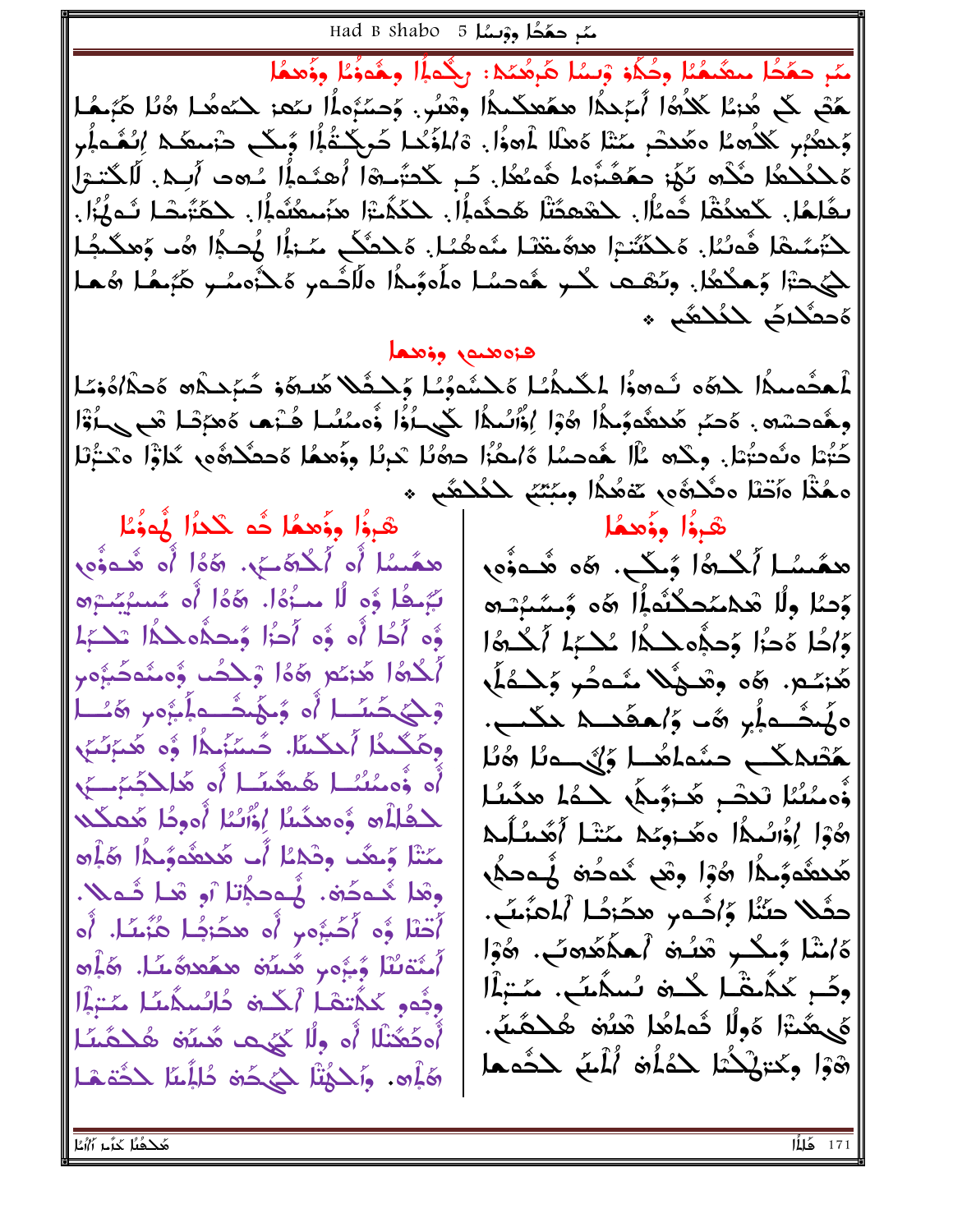$\overline{5}$ مَر حمَّحًا ووَسَا Had B shabo وُوسُـوووُا مُسَـّدَة ضَـا كَمِعْسَـا. ﴿ وَثَّــه%أَ هَنُـــةَ هَٰذَكَٰذِهُنَــّ %وْا ودُادُ ا مُدَهُمُا أَو حُدَدَتُنَا وَسَيُرَةَا. ونُعجُما مُعْجَمَا وَهِمُصَا هُوجِفُنَا هَٰأَو وِكُــوَفِّيءُ أُوكُــب تَعمُــا دُــا وَسَنَّصْرَهُ أَنْ وَلَا وَحَكَمَٰتُ أَنَّ مَكْتَحَمُّطْ هبَرِهَا. أَو حَيهِمَعِيمًا وَا أَحْتَا حُبا مُجِوَّا. هرَّميًّا. هُدهٌ هَذَا هَا اللَّهُ اللَّهُ اللَّهُ وَالَّهُ هَا أَه ولَّا فَي تُرْسَط ضَلا هُعصــُلَا. أَه وَحْدَيْبَتْنَا مِحْمَحُلًا. وَقُومُنُتَا حَدِيَّهِ وَّْوِينُسُّا أَيْلَاتُ صُلْ هُيمُا. وَأَبْلُ وَلَ حُصــُرَا. ۞وْا وَحْسَنُشْــا هدَٰصُــا. ٱف مَتْتْدَا دُا مِدَّنْا. أُه حُدمَّهِ ذَا اللَّهُ دَامَّتْنَا لْلْعَجْتَنِيَّةُ وَحَدَّلْ حُسْنًا. هَدَنْكْسًا دُاكْسْنَا. أَو حَا تَكْتَا دُا دِكْمًا. أَو هِجُوهُوا. هَكْمُا أَحُا كِرْهُو، هِجَرْحُا. كَيْحُه أَحُلْ حُلِّعْهُ رَحُكُمْ رَكَالُمْ وَهُوَهُدَهَ هُوْا وُهِرْهُدهُ كَلا تَكِيُّا هُلَّا وِحْقِقَا كلگــــــه ثكمــــزُانُل وَل شَعْعْــــــــل دُــــــل ەدەك**م**قَى*نَ* كَـــر. وَاهَـــرْما كَــــر هْدُوَّكِمْتُكُمْرِ وْهَضْبِهُدْكُمْ شُمَّتُهُمْ أَ حكَبُـهُـهِ أُمْ وَهُنُو. أُمكَنُا وَحَنَّاها تَذُه لا وهُنتُـم،. حَدُّـب وْحَبَّنفُـماً الْحَذَّنبَـا لِحَكِيثُ مَحْمَدُانُا أَو إِقْلَتْنَا أَو أَبَ أَهْلِ لكَـــهُـلَ هَذَٰـَــلَّ هُوٓا إِذُائــــماًا هَ/هُـــل وَّەمْنُىدا. كَرٖ كَھىنُدُّە أَىكْدُمْداْ وِكَتُل وُّومِمُنُــٰماً. ﴿ وَكُــا وَكُــا هِمُمْكِنِّمَةٌ ۚ أَبَّ كَلُّـهُ جَالَ يَہْتَقَـا أَه رَقِيْتَا هَـا ثَــمَـلا هَمْرَجْلًا مْعِ فُلا هُمكمًا لْمَحْمَرِ كَعِ. كَيْهِمْ وَهُمَعُكُمْكُمْ. أَهْ وَهُدَكِكُمْ} لَّا أَهْتَزَا كَرِ هِمَّەْتَ أَبِيْهِ لْأَهِيْزَا وَحَرْضًا وُحْكَـرِ أَه لَا كَتَنَـُــبُومِ هَــا وْاَوَّا هَوَىٰنُنْــا. أَه مْعِ وُٱخْلَا شُكْعٍ مْحَاشَامَتْنَا. وَهَٰڡ نَكْحِ هَ مَكَّسٍ وأَهْسُلُكَ هَلَكَبُسًا كَيْضَة أَهٗىئلَّك نَرْوا حِدَٰءُ وَ الْحَدُّا وَّٰٓ مُنُسَّا. حَكَاهُنگماُ! وُّەمْئُنْدا. نَكْت وْحَابَّ ْأَو أَحَلُـا وضَـ حدُكــ كلَّمــ: تَوَّصُــأَمـدَ حَبَّى اللَّهُ وَاللَّهُ مَحْمَدُ اللَّهُ اللَّهُ عَدَّمَتَ الْمَسْرَدِ هِفَيْ بِهَ تَعَدَّدَا ۚ كَعْمَدَكْتُهِۥ ۖ وَحَعَدُ مِنْ وهُعدكُمَا أَو حِعُبُومٍ أَو هَبُكُل أَو هَّزُهُــا. هُوهُدهُــورُدا هُــ إِذَابُـــداً وًٰٮ مَحْجَدٌ وَجِدًا وَكَسَلَ أَبَ إِوْٓائِـُـمِدًا خُــو حِنَّــاوُا هَء وَّحُــا وَعَــزُمِّا وَحَــْدٍ. تَعْلَوُاهُ! أَو ذَكَّ وَبِ هِنَدْاً وِلَمُكَلِّلاً أَو ة/هُــد، وُ/أَلِ أَبــد حمْهِجِسًا حِمَّهُنَا أَهَٰـا وَأَبَلَٰا حَمّْوَحِسًا خُـو عَوَهَـا عَذُنَـا. إمنُّنْـا أَنُسْـى لَّاحُثَّى هَامْتُــى دَوَّحُنَّـى هَٰذِكَــٰ لَا أَحُمَّتَـٰٓى أَه أَ أَستَانُتُىٰ أَه أَ ەئكشەر كَتُتْرَا ھەتتىما كَعْتْصَد خُلِ وَّكُنَّبَي أَه شُمِيلاً وَ كَتَبْتِهِ مِعَهَّلاً هُزئُـــا هُـــزٌو. حَهُبِّــُـــولُمٍ وَحَتَّىبِهِــا وْهِهُلِّ ووهُبِّدَب أَشْهِرٍ هُزْسًا هُنِّي. شَب ەھُەدەُنُــا وُنتىرُـــەْا. ەنھـــم كُــــو يُحدُّــوأَجْوَمِ أَو خُتُمِعْـَـا أَو حُوجهُنَــا هُوَجِسًا وَلَمُوَجَدًا. ﴿ هُمُا وَجِثَلَاجًے وَسَهُـٰٓةًا. هُدَهِمُنَـَّا كُـٰدِ هُدَسُـَّا أُه لِمُوَسِّدًا وَمُعَا كُنْصِكْنِي \*

مَحْدُمُا حَرَّىرِ ٱلْأَمَّا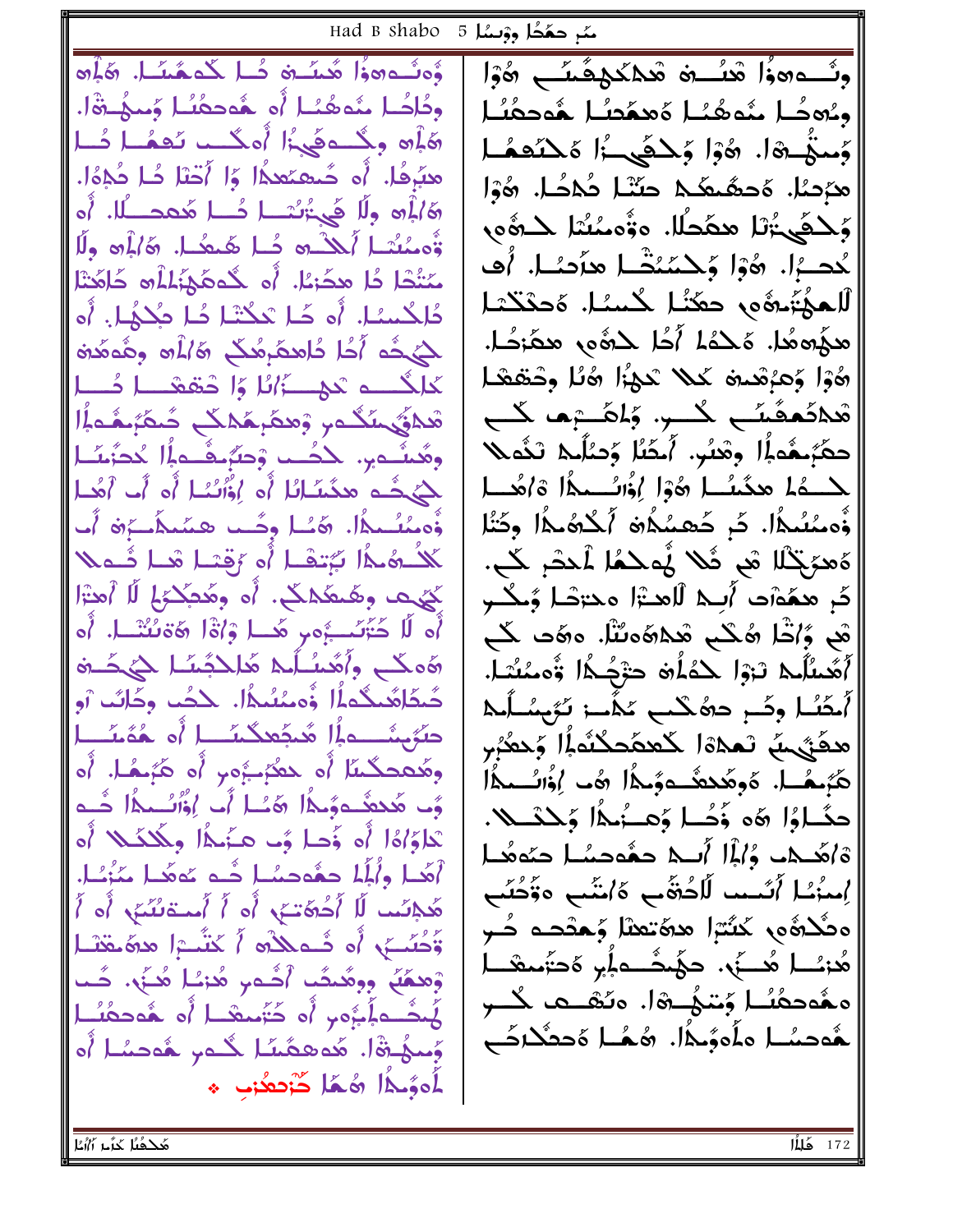Had B shabo 5 مَمْدًا وَوَسَمًا تَتَمَنُ هُنَا هُيَ فَقَعَي تَتَهَزُا وَرَبَّكُمُاْ وَهَتَبَتْنَ لَكُنَّ هُدَهُ مَا شَجَّ يُحَمِّعُن وَجَمْدًا وِهُدؤُهِ، ۞ه وحْده أَلِمَّحْمَسَنِّ حَكِمُ ۚإِ. أَحَطُّا وِلًا هَكلَّتَـٰبُوْلَا تَـ20\$ حَكَفَعِكَلِ وقع ۞وَجُل كَحِنْكَ ۚذَا نُجُّمكُ . ٱلْا حَلَكَـفُـن ومَحْمَدُومَـٰٓدًا ٱس وحُملا يُسعِنُا ۖ حَـٰدَهُم ونُـموَٰا تَحَدَّد هَكْتَكْتُمْلُو هُ- وَهْكُـْمِهْ كُلِّ نَفْـهَلا . هَيْمُـهر نُـهِهوَٰا هَه وأَحْـكُموَنِّـه كُلِّع لَهُمَّعَمَ. مَأْهُبَ كَنْمَ يُحَوَّلِ وَهُبَيْعُبِ بَعْضِيَنِ. مَلَّاضُو هَكْرُەمْبِ هَبُعُلْ. هُجُل ەُحثَلامَ لمنُلمُّى \* مْدَاْمُا أَكْثَرُا ثَهُو وِتَعِيثُلا هِعُلْ وَحَكْدٍ هَبَعُمْلُ بَحَدَبٌ كَخَلَوُا شَابًا هَشَسُلُ وأَلْكُثَمَا وتُدهوا حمَّموْتَا هَ كِتْفَلَّا مِلْحَصْبُوا وَأُوهُنَّا وُّوسُبُدا. حمَّعشَولُا وتَعمُل وَحَدِّداً وكَحُلّ هَحقُّلًا وَهكُم لَمُوَجِّدًا. ۞ه نَمْلا كُمْ حَبْرٍ وَجَمِعُوهِم لِّيخًا هُجُمَا هَفُوجُنُا هَفَمُّوا. هُوْدًا هَحِمَتْاً وِلَمُعُ. أَيضًا وُاف حكَّاوُا هَء ولًا حُكَّرَ. بِكَبِرْجِرِ حُبِ حِقَّاًا وِلْحَصْبُوا ەلَّاھُەر ەَݣَاەمْبُر ھَزْمَعًا. ھُھًا ەَحثَكْلاَكَ ݣْلْكْتْبْ ﴿ رجْهاً الوَّقِيَّا مسلَّاهِمْ هُزْسًا لِحُفَّـةَهُمْ مِكْفُنَّى حَزَّهِ هِعْسُمْهِ وَرَبِّكُمُسْرِ مَنْسًا. مَنَهُـٰٓ; لِحَوَّةتَب ەَككَةِكسَكَةٍ هُبِ تُكَسِّوُهِ، تَتَسَّدُوه وَتُنفُسَلُ وَهُتَ كُبَ وَتَسْتَرَا وَتَكَتَّصُطِ حَكِّبُكَاوْسِــر. وْبَهْــز ٱلنَّــهِ حَرْمَنْــه أَا مَكْبَــهُــه أَا تَكْـــرْهُهِ كَــتَهُدْ مَ بكتي ةالحُدَّى لمُنْلَقَّى \* ادهمه وردا لْمَحْمَىكُمْ لِدْهُه وَحَكْثِرُه هُي كُمْهُمْ! أَيْلَمُنُوْنِّي. أُفْ خُطْبُرْه أَكْرُهُمْا هُي سَهْمَكُ ٱلمَوۡضَيِّفَ وَهُو هَٰذِهُوۡوَٰٓذُا ۚ هَٰٓزَهُمُا ۖ دَنَّنُا لَاحُا ۖ مَعۡنُنُا هِءَمِّنَ هَٰٓآٰ مَنْا اللهَ المَنْوَىٰٓ . هَنُّوءُا وِهَٰذُهُمْۢا وَحِعْمًا ٱحْذُوبَ ۖ نَبِي ٱللَّهُ وَفُوتَهُنَّوَا لَيُنَبِّي وِحْدَهِ عَاْل هُوصُا ةَا هُذًا حمُّنًا كَبُنًا وَرُهِـٰٓ;ًا وَحصُّـهُۚٯ ێُـارّْ! وكَـٰٓ;ُنَا وهُنَّـا وَاَحْنَـا وكُــهُو مُەتَعْدًا وَمَئِيْنِ لِلْمُلْحَقَّىنِ \* هَمَعْلَا (١) وسَرِ حمَحًا المَكْتِهَا **ئگ,ؤا** هْرِذًا وَرَجِزًا حُم كَحِدًا يُودُمُا كَلْسُدْهُ الْمُنْمَمِّشُلْمَ مِنْ يَجْمِسُمْ وُّومِمُسْلَ أَكْتُوا مِنْسِمُنَا أَوْ شَيْئٍ وَوَّسُنَا أَوْ ەھمَىك سىگىدا كەشلەھكا. ھە جُمِلْكُدُهِ بِمُحْدَمُّا أَوْ هُزُوًا. هَوْا وَدُو وَحرْجِئْنَـا وَجْنُــوَّەمْلِ بْنَـــ لَا شَــْرَم َ رَجِئْنًا وَّٮ أَخْذَہٗہماُجُوم حِلْحَكُـٰم وَسَـٰ دَنَمهُ. وَبْعِي كَعِنُوا وَوُوسُا فَاسْما مَحْدُمُا حَرَّء ٱٱنَّا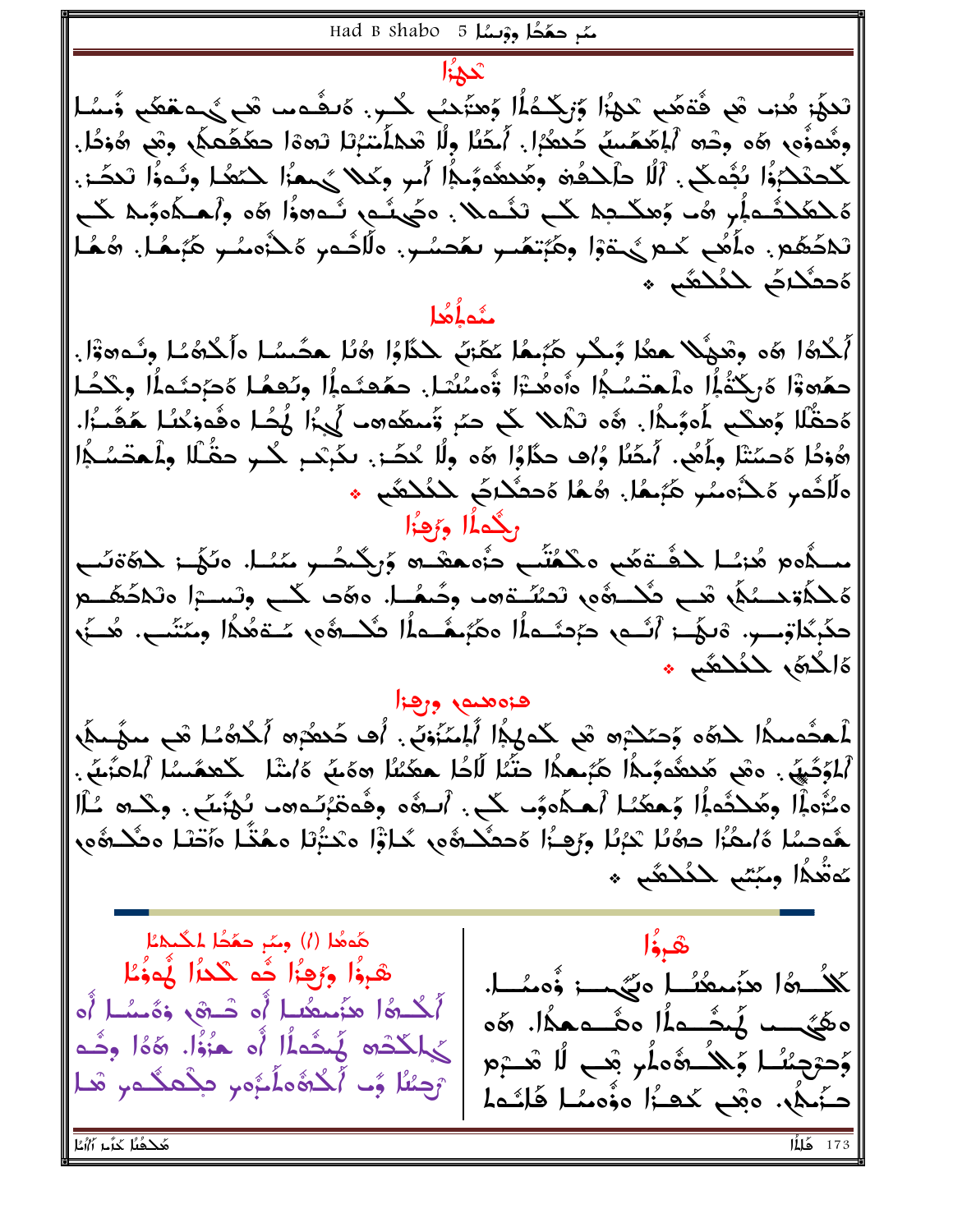$5 \overrightarrow{5}$  حَمَٰحًا وَوَسَمًا Had B shabo <u>ْكَلُوْمِكْمْ وَكُمْكِمْ، وَكُمْكَمْ لَكَلِمَةٌ وَالْمَامَ</u> لْلْعْرَى. هُدَكَدْ: أَو هُدْوُوسُا فَرِكْتَا أَكْشَكُا شَرْتُمَكُمْعَكُمْ. فِكْفَكُمْفِكُمْ هُثْاً. وَيُمْحَكُم حَقَّوحَسُنًا وِيُضَّلُّا. ﻼﻥ ﻛﻠﻤ*ٞۮ*ﻼ ﺭُﺘْﺍ. <sup>(</sup>ُﻩ ﮬﯩ*ﻨ*ﯧ័ﻭﯨﯔﻪﻣﯧﯔ ەھُمىسكُە خْنُوْسەۋەڭ (ھِسەھْرُسُر ـكُـه فُمكـ*ـُسُلُّا وَالْمُخْمُّا أ*َه هُعكـُـمَعِكِّـمَ هَّبْتِهْا. هَأْهْدِكُمْ حَدُّنْهُ هَٰذُا وِهُدِحْدُنُتُو لَّكُمْ بِجُزًا وَا قُبْحَتَهُوْبُ وَمَ أَنْ هُرْتِهْياً. أَوْ حَمَّتْنَا. مَمَّـدُمَّة كَلْمٍ وُمَعْدا مَٰدَامِدُدبَکِ لَکْتَـٰالًا وُ۔ ہٗاؤُلَمـٰرُہیں ەمَكْتْتْا بْعِ قْلا. ەَحَبّْ ھَگْىگُـەلُمْ ا وًب حَقَيْبًا. أَو هُنْدَانُدُ وَفِي رَحْدَةٍ وَوْْهِيْنَا كَكَنْفُ، هِكَدْهُهِمُ كَدْمًا وُّمعْدَا أَه مَحَّتكَا. أَه صَّعكُمكُماُ! وَا ھُ۔ وِمَٰلَمَـٰۃ ھکَنْـُـٰا ہوَٰوُھَـا. ہَرَیْنَـٰفِـرِ َوُّەملاً لا متكَّزىگ دېگى. أَو مېڭىمكى ەُوھْـــەلُمْ وتــــەەْل كَتْسَـــى كَــــى. لكمحكم لمحيحائها وذهئها كالمكشا هُحسًاؤُهاُ! ممَّكٌموُها حنُمَّا رَجْحالُ. تَكْــٰـٰهُا. أَبَّ رُوْلُمْــرُوم أَو هُتَكْــرُوم ەكرىمىك كئىر ئەم ھىشملە. لمشىك وِهُمَّىّا هُوجُدوكِ. أَو حُب سُاؤُواْلَ لِّأُوكُ هَلُو وَاصْلُكُ زَٰٓرَا ٱلْعَلَّامَدِكُرِنَــ . وهُمْنًا هُزَجُهِ ٨ كَلَّا وُمِنْسًا |أَبِــدْ أَـــرِ هُحُــا لَّا أَهمَّــمدْ بْنــح هِجَعْلِكُومِكُ. أَعنَعلَل وثَلاهَ عَلَّا هُوهَا: فُءفهُدٍ. ٱللَّا بَعَــبِ فَـهمُــا وِيُحْمُــها ا لِمُعِدُّه تَجَرُّا وُه حُبِهَا. 2⁄6أَهِـدًا فُـهو كَتْعَـــكُمْ. ەڭكەئْــزُىر أَبْتَـكَـــكُمْ ەُ/ف لُمحُل لُل مَحكَمَهِ لَكُم عَنه الْمَحْسَنَةِ عَلَيْهِ مِنْ الْمَحْسَنَةِ عَلَيْهِ مِنْ الْمَحْسَنَة حغْنَسْا وِكْتُسِ لِكَتْعَسْمَةٍ. وتُسْتَرْه ٱلل شُدَوِّوْدًا وُحِكْتُم{اً مَكَـكَامِكُـدتِكَـحْ وُحثَدْرِحُحًا هُبِّ لَمَّـٰٓ ذَٰلًا. هُسْتُمَّة و أَه كُم هُنَّبُّومِ هَٰدَهُ; كُمُوجِكِ. أَه شُه فَهْمــد. هُحـًــر خُــزِا هُــلًا وُـحْـــر مععُهُ! وأَ حدهُنَّبْوهِ هَٰذِكُمكُموكُ. أَه لْحَدُّهُ جُلَّا أَحْبَرِ الْحَدُ الْحَكْمُ وْأَبَعْـزِ الْمَ نُىٰزًا وَّە حَكْـرِحُحًا مَّىـمٍّ ءُوَوْكُــدِ نُه .<br>سَتُمَّتَرُه هَٰحَلَّلگـمِرٍ. أَه خُـمهُكُبُرُمرِ<br>أَه لَمْلُهُمُّا حَرَبگـمِرٍ أَه لَحْقَـما إِنْـمُـا وهُجو نُن حكْنُده هُنْكُفو هُنب وِتَسْسَــا هِ مَحْمَدُـــا أَيكُب حكْحـــبٍ. هْزِيگُوپِ، هُـووُه أَه تُنزُبُبُ أَجكُنفُه ەھمحسًى ابلاەز بىئىل لىنقىملائىن. هُ كُفُه هُنْت وِثْلاُنَا تُسُلَّ أَه هُجُنُّجَا ئىنې ژومۇ ھەمبەر بودە ئىمر حكْتُب سُنِلُكُو بِسُلِ لَاتَقْعُكَابِإِثُـه. هَكْسالِ وَمِن. وَضَـرِ حَسَمًا هَقَدْاً أُەلَىٰٓ;َى حَمَّىھُالَا أُەلَّكْسَّرَى جَامعُانُـا. وفَدوَهُنُــا هُمحُمُنُــا ومَنْنْــا يُهْـــرِبُل. أَه أَسَّمَلَا وَحَيْجًا لَّاهَ َّكَ وَه فُودَهُنَا وهْلُه مَكْتَحْا هَكُمْتَا وُعكُو مَّقَطُّهِ أَه مِنْسُلٍ وَاسْتَسْلِي هُمْكُمُومٍ ، أَه كَرِ أَبَعْنِكَ. هِنَدَه هُوكَتُكَ 1000. أَحَيىءِ مَكْتَحْا أُوكَتَكُمْا وُجُومٍ هَيْهَ/كُـوْمِكُمْ مَحْدُمُا حَرَّء ٱلْمَا  $\frac{1}{2}$ فَالِمُ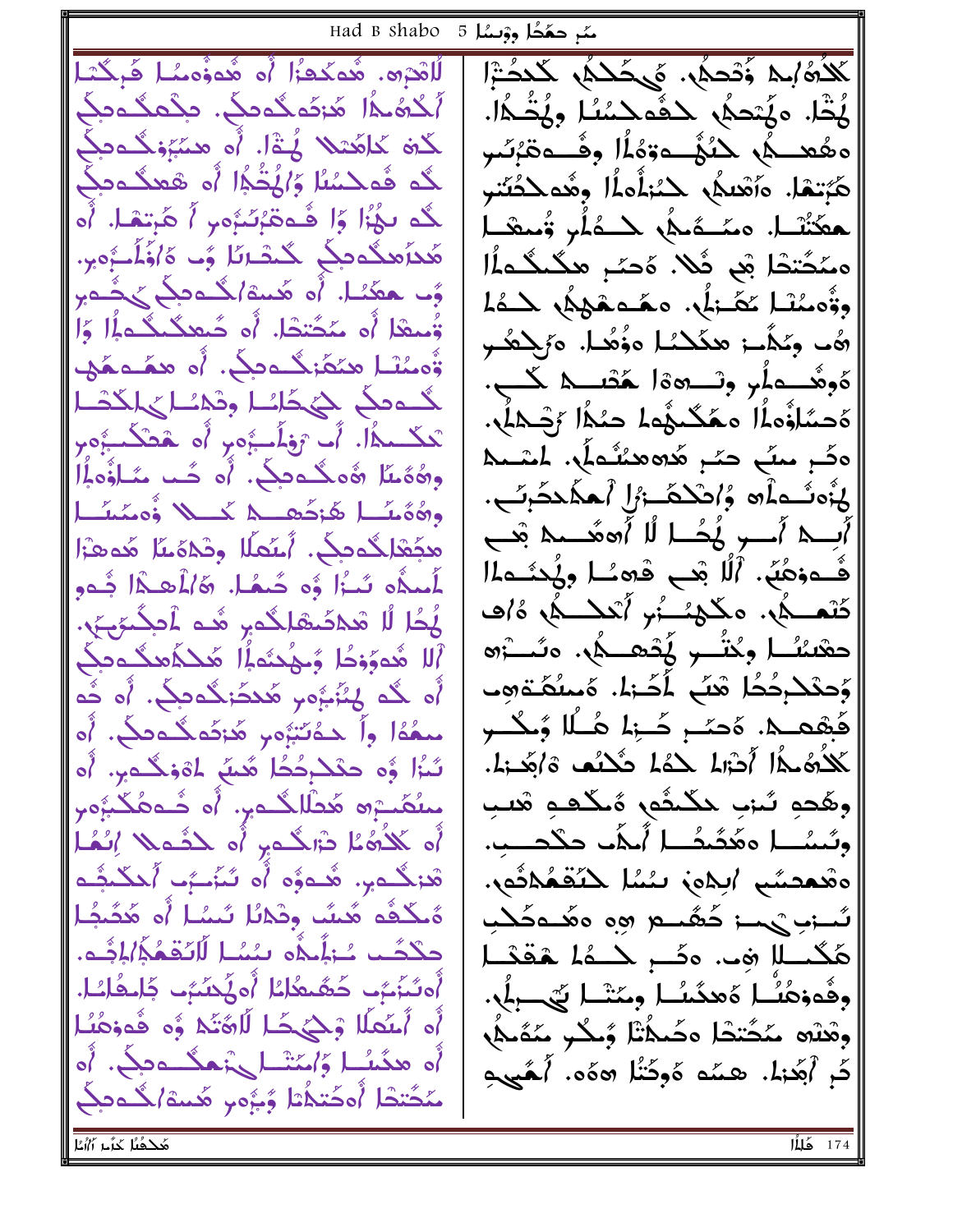$\overline{5}$ مَر حَمَحًا وِوْسَا Had B shabo كُتْهُـدًا بْعَـ كَكَتّْلَفُّـمِ. ةُ/َ هُـزْـُـلْ أَه قَدِيمُوبِ. هِمَّنُه أَه هِهَنَّه بَبَّتِهَا. أُه هَٰهَيُٓ أَ حُتمُمُۢا هَا كَكَتُهُۢ لَمِهِمْ . أُه كْلُّــةُا ذُعْمَنُهُــا. تَكَي: حَكَمَ تِـــو أَحْرَهِكَا هُزِيًا أَحْدَهُا وَٰسُعُدَا وَا إِسْقَالَ ولِلِعِتَفَلَمِ شَكْبٍ وِشَعَلَمْ أَعْمَاهُ وَحَدِ لَهُمْ لَا حِنْهُمْ لِمَا أَوْجَ مِنْ أَسْتَهْرِ لَا بَنْهَا مِنْ كْمْزُوْرٍ. وْالْمُزْحَدِ وِتْعَخَّـمِ مَتْبَـلْ أَوُلِكُما لَكُمْ هُزُوْلَيْرُهِ بِ. أَوْ هَيْكُرُهِكُمْ وَ لِمُسْتَوَلُّوْهُوں. وْالْمُؤْكَسْسْ لِلْمُوْشُسُومِ وهَٰدُو مَنْنَا كُے لِمُخَالِمُ؟. أَو هُرِجُة هَهْلُوْدْ مُنْ وَكَعُبٍ. حَمُّتُو وَٱلْكَحِمْ للَّكْفَدَّإِ وَّه كَفَنُبُومٍ. أَو هَمَّزْاوْنَا شُـه هَجَدُّا وَقُودُهُـُــا. وَقَـــرُا أَنُـــو هَٰدُا أَه شُه فُوهُنَّبُومٍ. أَه هُدِـُللرَّبْل هِمُعِنْدُابِكَ بِي هُوَجِدُونَ وُاصْلِكُوْرُل هُد هُددُرُا وُدتُهُا. أَو سَهُدَنَا خَطَا هنَّ أَنَّه حَتَّبٍ. هُت أَنَّه كَهِنُّنٍ. لْمُوَنَّبُومِ. أُوهُومُو ۖ كُولِئُنُومُو. أُولِئُ لْلْافِـقْعْ حَثَّى لَهُ1, فَأَوْ أَوْحًا وِكَـٰٓوُوَكُــٰرِ هْزَهُــع أُخْضِــه أَه شَــهِ وَوُا وِهُـــأَهِ بِـ حصْرِ أَنَّقِ وَمَّتْلًا كَحَلَّا هُلَوّْاً هُـتَّوَوْاً. هُومْنَا أُوحِفًا حَـالًا هُـارّْا هُـتُّورْا. أُو ەكىلا ئېگە سَىڭى ۆجىْلاردُدُا. لَّكْلًا ۖ ثُمَكُنُّهُ ۖ أُمَنِّنَكُنْهُمْ ۖ وَمَحْكَظِيظُوا ا هَجلا أَنُوبِ حجَّدهُحِمْرِ هَبُعِجَا. هَء أَه محَمْلِكْتَا حُـب مَــوهَدَأِجْوِبِ أَب وُحمَـٰ ۖ هُدهـْـا كَحـــرُ ۖ وُــدففُلُا ِـد هُرُهِهُ أَنْ أَوْدِهُمْ أَوْ كُدَبَ وَمِنْهُمْ الْمَسْتَرَوْمِ ٱلمُوْهَــُمْ. كَــرٍ لِلْكَعُـا كَحِسُّـا هُجِمَعُـا وَهُبِعُدًا. أَيْتَعَلَّلَ وَجَّدَ جَعَدًا ذَذِ جَدَةًا أَنَّ أَحْقَــــمِ. هَـلَاهُ كَنْــــــ مَعَصلَـــتُكُلُّ ثُم مُعْلِ مُعظَّرِكُم. أَه لَّائُب شُمِيلُو هَ اللَّهُنُمُا مِّكُم حَبٍّ إِنَّهَا مِهْقَشَا وضْلاَلا كَعَّنْلَا أُه أَحْدُهُ تَلْ وهُمَّف أَحْبَ. كَتُرِم لَهُكُمْ. أَبِيهْ وَبِي أَنْ هُدَعْلِ بِكِثْدَةِ حُــــــا }وُّا أُم بُمقشَــــا مْامْعْــــــم هِمَجُوهَ كُمِ وَالْمُعَالَ أَوْ هُزْئِهِ أَنَّــم للْمُكْبِ. هُـحتَّــرِ أَنَّــم حَتَّــل لِكَنُّدُوبِ أَحِدًا أَنَّمِ لَكَعْشَكَا محَمَد الأنَّبِ أُوشُومْنَا أَحْسَا كُـو ھُـــوكُرُكَرُورِ. أَو هُـموَّيْتَـــل كَـــب وِحَكَرَا وِبْحَدِوْمَ حَكْمُ حَمَٰلًا وَسَجُرَةَا. هسَّماْ وُه هُدكُرُا وقدا سُبدًّا. كُـد لَكَثُمكُمْ ولًا مْحَمْنَحَكْثُمَلًا. أَحكست هُوحِفُنُـا وَمِنْهُــٰٓةًا. أَو لَالحَدَّعْـمْـا وُو هْلَــــوْهِ وَالْمُـــا كَذَّلْفُـــا هُ لًا مِنْهُا. هكْتُ مْشْعَمَّا أُو حْثُوهَا وهممنّک لا حَتَيْ يُهِ لَه الْمُسْمَعَةِ. كَذُبَهُا هَوْا وَدًا مُنَوَ كَلْ هَـْمَوَهُا وَبَ للائسم أئسي 6% مئسوأا وتحدمنكرا لْحَنَّدَلَمَا. أُدْهَٰلِكَ هَنَّا 5َذَا أُدَّ مَنْزِلًا وَذَا كَبَرْدَهُا وِكُنُوسُو. كَـٰز وِكْـٰدِهِ شَوْسًا مَّسْتَجَلًا هُــ مُرْحَدُا وُه صَكْمَتْ ِهِ. أَبْ كَاوْتُعُـُــا. يَ عَيْدَةُ الْمُوَمَّلُ مِنْ عَدْمَا ٱلْلَّا وُّوحِدًا وكُمِيمْ شَوُءُا أُوأُوْهُدُا أُوهَدُهُا

مَحْدُمُا حَرَّىر ٱلْمَاحَ